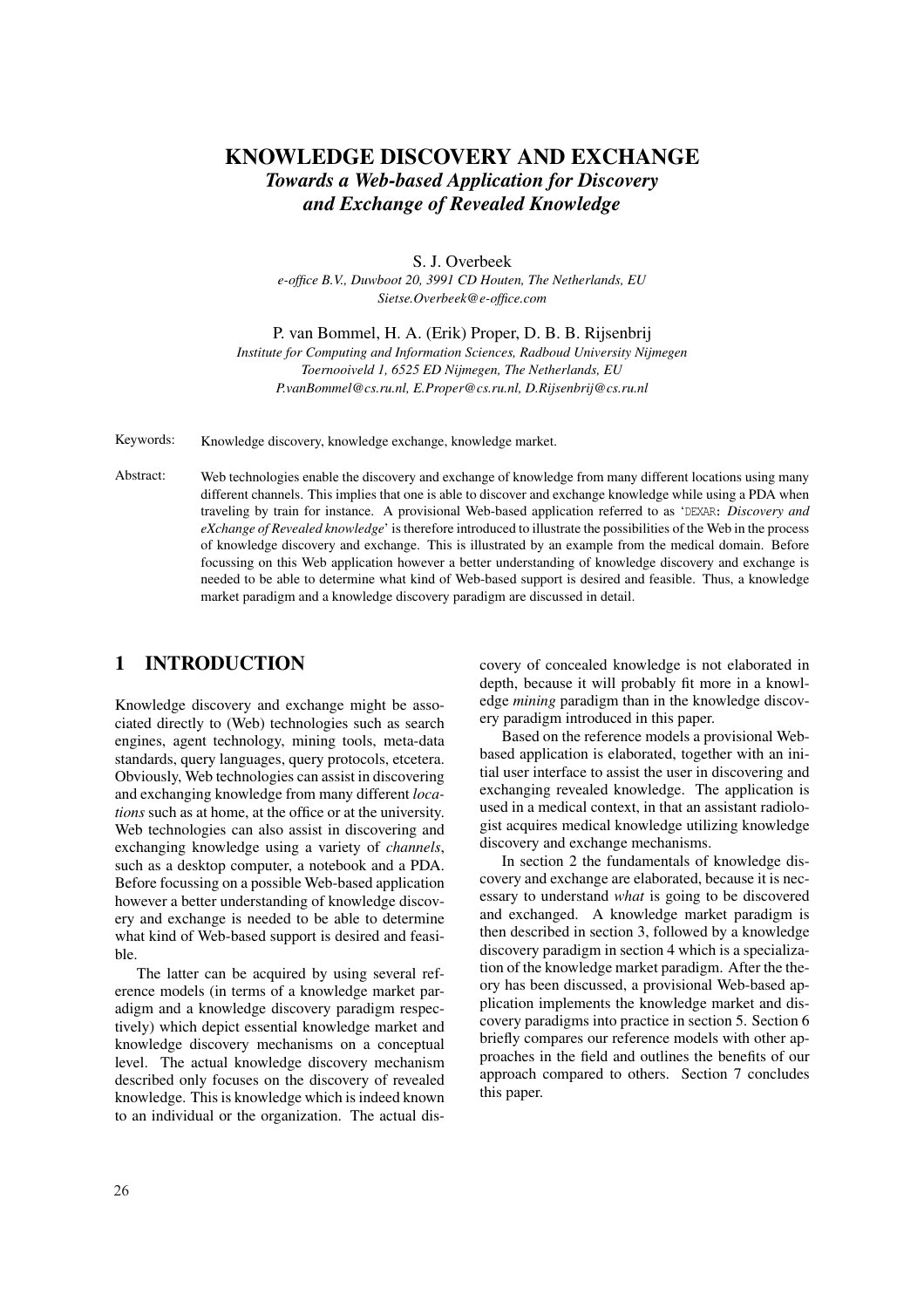# 2 FUNDAMENTALS OF KNOWLEDGE DISCOVERY AND EXCHANGE

Exploring the fundamentals of knowledge is necessary to gain a better understanding of that what we would like to discover and exchange. Before elaborating on the notion of knowledge, it is relevant to mention that it can be regarded as 'wrapped' in information, whilst information is 'carried' by data (expressions in a symbol language) (Liang, 1994).

To determine possible knowledge types which can be discovered and exchanged, implicit knowledge and explicit knowledge can be elaborated at first. (Nonaka and Takeuchi, 1995) distinguish implicit knowledge and explicit knowledge. *Implicit knowledge* comprises knowledge which is implicitly present in people's heads, such as skills which are difficult to make explicit. The way a physician makes a decision for specific treatment is related to such skills. Implicit knowledge is closely related to what is generally experienced as intuition. *Explicit knowledge* comprises knowledge which can be expressed in terms of facts, rules, specifications or textual descriptions. The difference between implicit and explicit knowledge is relevant with regard to Web-based knowledge discovery and exchange, because the discovery and exchange of implicit knowledge will require different forms of Web-based support than the discovery and exchange of explicit knowledge.

Besides discerning implicit and explicit knowledge another relevant distinction can be made. Sometimes knowledge is present while one is not aware of that knowledge. This varies from hidden skills of workers (for an individual or for the organization), via knowledge which is present in documents but not properly indexed, to knowledge which is hidden in undiscovered patterns in data collections (the basis for data mining). (Hoppenbrouwers and Proper, 1999) already introduced this difference between revealed and concealed knowledge. In contrast to implicit and explicit knowledge the knowledge *status* is considered instead of the fundamental knowledge *type*.

The difference between *implicit* and *explicit* on the one hand and *revealed* and *concealed* on the other hand can be depicted in a 2x2 matrix as is shown in figure 1. The following combinations are then possible:

- Implicit & concealed knowledge: e.g. competencies or expertise of a worker unknown to the organization;
- Explicit & concealed knowledge: e.g. valuable insights concealed in available data collections (to



Figure 1: Four knowledge types, adapted from (Hoppenbrouwers and Proper, 1999).

be discovered by data mining);

- Implicit & revealed knowledge: e.g. known expertise of a worker which can be appealed to;
- Explicit & revealed knowledge: e.g. best-practice documentation, knowledge bases, scientific papers, etcetera.

The four knowledge types require different forms of Web-based support, varying from support which is aimed at expertise analysis, pro-active knowledge exchange, human resource related information systems, planning systems, data mining and documentation management. In the broad sense, Web-based support can be applied to all knowledge types, nevertheless Web-based support is usually applied more easily to explicit knowledge than implicit knowledge.

At this point we can aim on the actual *knowledge discovery and exchange*, which is illustrated by the reference models together with a provisional Web-based application from the medical domain. Before focussing on discovery and exchange of revealed knowledge only (in a knowledge discovery paradigm), a more general knowledge market paradigm is discussed.

## 3 THE KNOWLEDGE MARKET PARADIGM

Several knowledge types have been discussed up till now. In practice the difference between concealed and revealed knowledge is especially of importance. Revealed knowledge can be localized (even when it is implicit), but concealed knowledge can not be localized (even when it has been made explicit in the past).

These knowledge types materialize in a *knowledge market paradigm* as is depicted in figure 2.

### 3.1 Roles in the Knowledge Market

As in every market model the sketched knowledge market contains the following roles: a *broker* role, a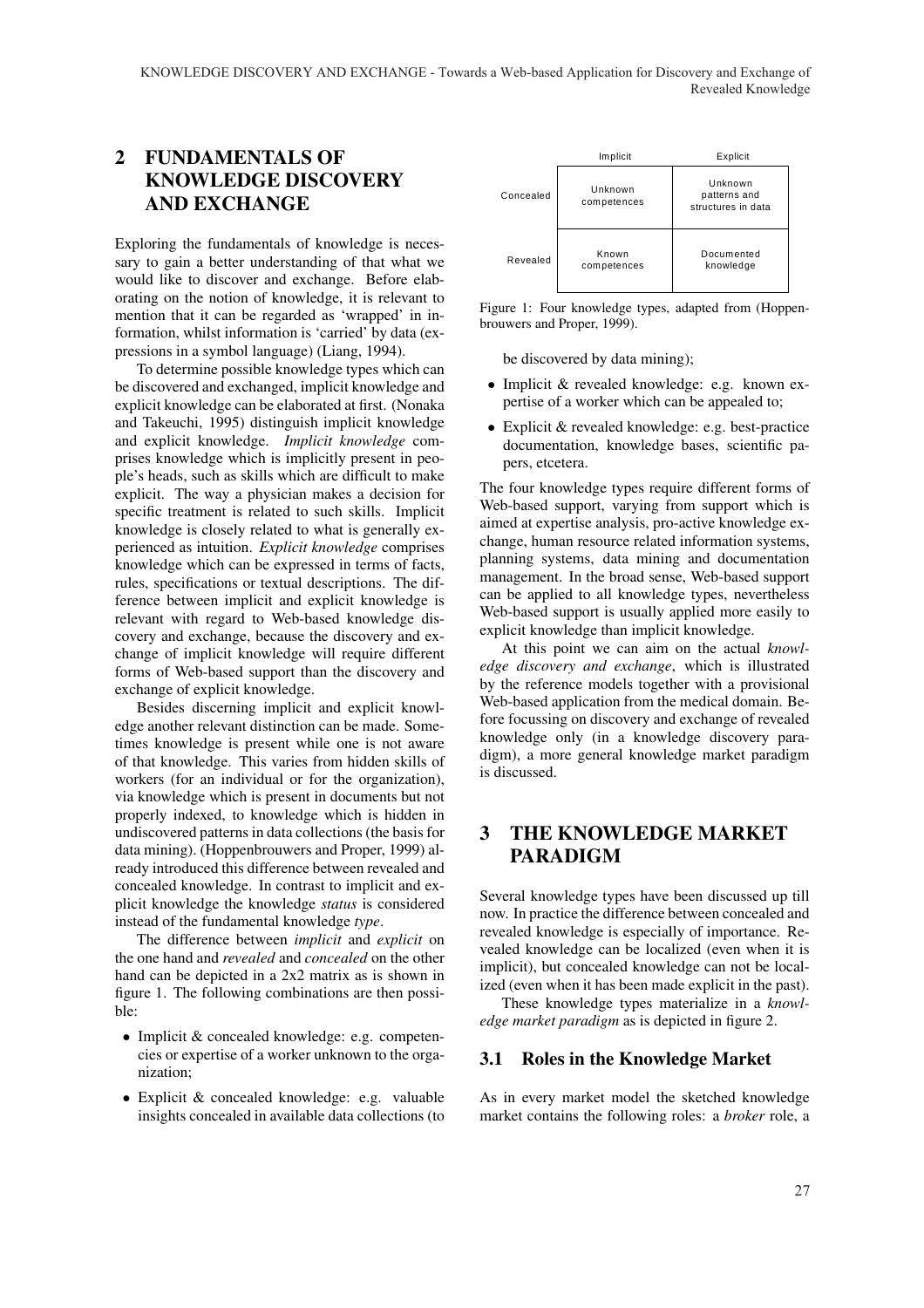

Figure 2: A knowledge market paradigm.

*supplier* role, a *transporter* role and a *utilizer* role. Formally, this set of roles can be represented as:

$$
\mathcal{RO} \triangleq \{\texttt{broken}, \texttt{supplier}, \texttt{transporter}, \texttt{utilizer}\} \qquad (1)
$$

The four roles of the knowledge market paradigm wish to achieve specific objectives within the market and enable to abstract from the actors that will eventually enact the role. A role enactment is a specific *fulfilment* of such a role by any eligible entity, expressed by the function Enact :  $\mathcal{R} \mathcal{L} \rightarrow \mathcal{R} \mathcal{O}$ , where  $\mathcal{R} \mathcal{L}$  is the set of all role enactments within the domain of the knowledge market. Given the role enactment *e* of a role  $\text{Enact}(e)$ , we can view the actor that specifically enacts the role as a function Player :  $\mathcal{R} \mathcal{L} \rightarrow \mathcal{A} \mathcal{C}$ . Here *AC* represents the specific set of actors. Each role is discussed briefly in this section, also illustrated by a practical example. The following text about role enactments incorporates ideas from (Gils et al., 2006) to illustrate the essence of role enactments in the knowledge market. Since an enactment indicates an actor 'in a role' we know that an actor and a role combination uniquely determines an enactment:

$$
\mathsf{Player}(e_1) = \mathsf{Player}(e_2) \land \mathsf{Enact}(e_1) = \mathsf{Enact}(e_2) \Rightarrow e_1 = e_2 \qquad (2)
$$

For an enactment  $e \in \mathcal{RE}$  the following notation is introduced:

$$
\langle a, r \rangle \triangleq e \text{ such that Player}(e) = a \land \text{Enact}(e) = r \text{ (3)}
$$

This can be illustrated by the following example. Let an *assistant radiologist* denoted by *a* be an actor that can play two roles. He either plays the role of type *broker* denoted by *r*1, or the role of type *utilizer* denoted by  $r_2$ . Both  $e_1 = \langle a, r_1 \rangle$  and  $e_2 = \langle a, r_2 \rangle$  are enactments such that  $Player(e_1) = a$ ,  $Player(e_2) = a$ , Enact( $e_1$ ) =  $r_1$  and Enact( $e_1$ ) =  $r_2$ .

#### 3.2 Tasks in the Knowledge Market

An actor in the knowledge market executes several tasks while playing a role. The utilizer for instance 'utilizes' knowledge by executing *knowledge intensive tasks* as is depicted in figure 2. Actors in the knowledge market execute different tasks depending on the role they play. A specific fulfilment of such a task is expressed by Task :  $TI \rightarrow TA$ , where *TI* is the set of tasks which are executed by an actor (referred to as task instances) and *T A* is the set of tasks. Given the task instantiation *i* of a task Task(*i*), we can view the actor that is enacting a role and also specifically executing a task as a function Exec :  $TI \rightarrow \mathcal{RE}$ . The essence of task execution in the knowledge market can be illustrated in the same way as in the role enactment part of section 3.1. Since an execution denotes an enactment in a task we know that an enactment and a task combination uniquely determines an execution:

$$
\mathsf{Exec}(i_1) = \mathsf{Exec}(i_2) \land \mathsf{Task}(i_1) = \mathsf{Task}(i_2) \Rightarrow i_1 = i_2 \tag{4}
$$

For a task instance  $i \in TI$  the following notation is introduced:

$$
\langle e, t \rangle \triangleq i
$$
 such that  $\text{Exec}(i) = e \land \text{Task}(i) = t$  (5)

This can also be illustrated by an example. Assume that a *radiologist* enacts a 'utilizer' role. This enactment is denoted by *e*. While enacting the role he can execute a task of type *patient monitoring* denoted by  $t_1$  and a task *patient diagnosing* denoted by  $t_2$ . Both  $i_1 = \langle e, t_1 \rangle$  and  $i_2 = \langle e, t_2 \rangle$  are executions such that  $\text{Exec}(i_1) = e$ ,  $\text{Exec}(i_2) = e$ ,  $\text{Task}(i_1) = i_1$  and  $Task(i_1) = t_2.$ 

Now that roles and tasks in the knowledge market have been discussed on a conceptual level, the function of the knowledge market in terms of supply and demand is elaborated in the next section.

#### 3.3 Supply and Demand

The 'merchandize' within the paradigm consists of knowledge assets *KA*. These *assets* are tradeable forms of revealed knowledge, which are transported physically by the transporter. In the context of a Webbased application, a transporter role can be enacted by an actor equalling a Web protocol on the application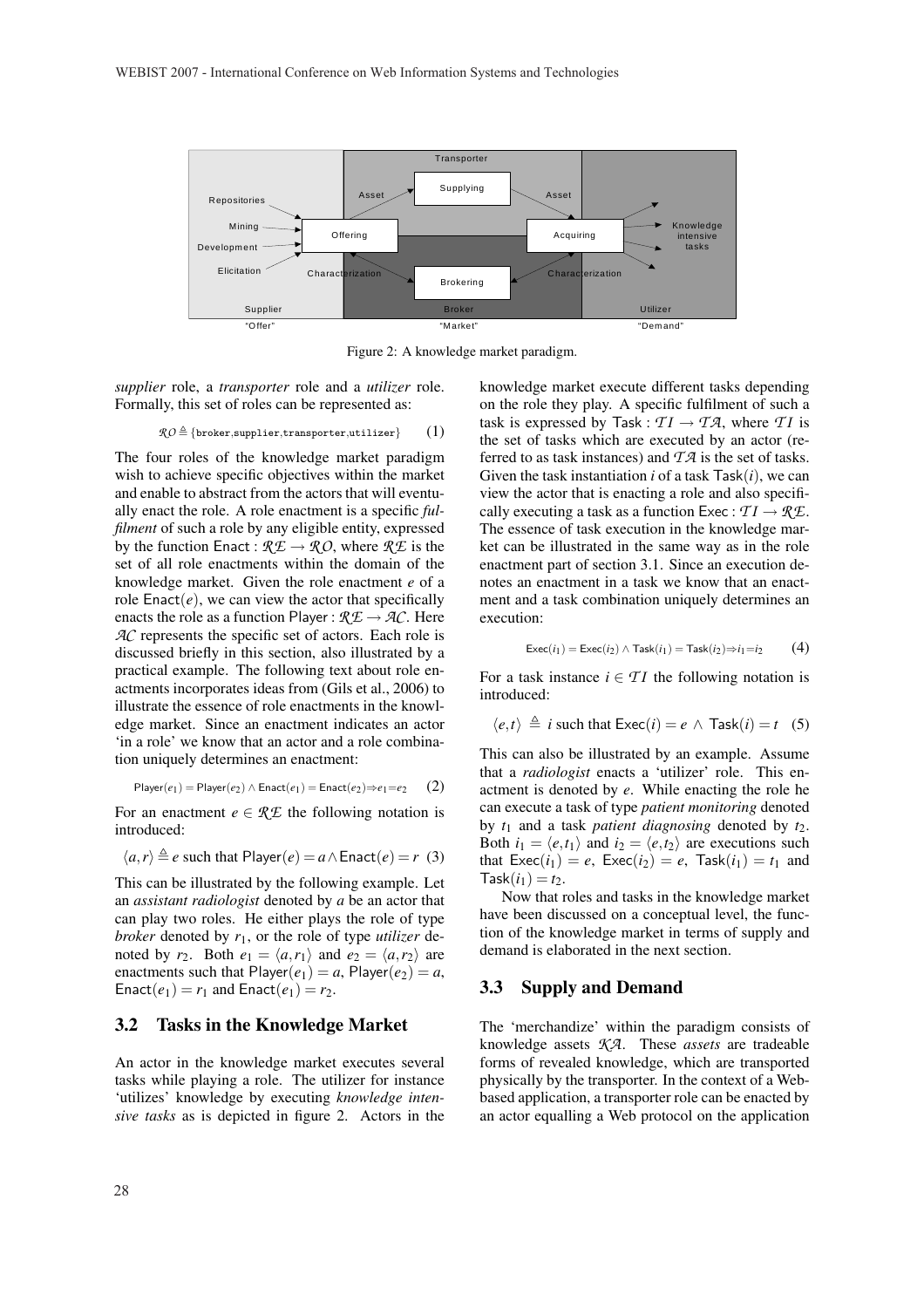layer according to the OSI model (ISO/IEC, 1994), such as FTP, GOPHER, HTTP, IRC or TELNET.

Knowledge assets are not necessarily *explicit* knowledge assets, though. Implicit knowledge inside people's heads is also tradeable, because one can take its implicit knowledge to a certain situation where that implicit knowledge is wanted. This is what e.g. physicians do when explaining a patient's status to a colleague. In that case the air functions as a transporter. In the context of the Web however, a knowledge asset can be defined as any entity that is accessible on the Web that can provide knowledge to other entities connected to the Web.

The goal of a supplier is to deliver knowledge, which requires a 'client' who would like to utilize the knowledge. This is only possible if the supplier is able to make clear what is on offer, hence it is vital that the knowledge is correctly *characterized*. This is not always an easy job because terminology issues can throw a spanner in the works. Poor characterizations can inevitably lead to supplying irrelevant knowledge, or omitting to supply relevant knowledge.

On the supply side of the knowledge market various resources can be accessed: repositories, data collections, mining, active knowledge development or questioning experts (elicitation). A reliable supplier offers *revealed knowledge* which is localizable and available. It is possible to offer implicit knowledge, e.g. by means of a reliable expert, as long as is assured that the implicit knowledge can be applied by the utilizer (albeit a certain *competence*).

The potential utilizer is searching for knowledge, but does not know if that knowledge can be found. Often a utilizer does not even know which knowledge is necessary to fulfil the need. The knowledge is concealed for the potential utilizer, but does certainly not have to be concealed for the knowledge supplier. Characterization is key here, which matches the knowledge demand with the knowledge to be supplied. The broker plays a very important role in matching supply and demand. It can be said that knowledge discovery comes into play when potential utilisers do not know beforehand which knowledge is required to fulfil their needs.

Now that we have focussed on supply and demand in the knowledge market, the actual exchange of knowledge (albeit knowledge assets or knowledge which is exchanged in a characterization process) within such a market is elaborated in the next section.

#### 3.4 Levels of Knowledge Exchange

In the knowledge market paradigm, two levels of knowledge exchange can be discerned: *instance* level

knowledge and *meta* level knowledge:

$$
\text{KL} \triangleq \{\text{instance} - \text{knowledge}, \text{meta} - \text{knowledge}\} \qquad (6)
$$

What is exchanged between the supplier, transporter and utilizer can be classified as *instance* level knowledge. On the instance level, the actual knowledge assets which are *utilized* by an actor who enacts the utilizer role are intended. When knowledge exchange on the instance level is concerned, the knowledge assets are part of the knowledge *output* of the supplier as well as the transporter. The assets are then *input* for the utilizer. Input and output of knowledge (on the instance level) can be represented as In, Out :  $\mathcal{RE} \to \wp(\mathcal{KA})$ , where  $\ln(e)$  determines the input in terms of knowledge assets of an actor enacting a role  $e$ . The function  $Out(e)$  then determines the output. So knowledge exchange on the instance level can be represented as:

$$
x, y, z \in \mathcal{RE} \land \text{Enact}(x) = \text{supplier} \quad \land
$$
  
Enact(y) = \text{transporter} \quad \land  
Enact(z) = \text{utilizer} \quad \Rightarrow  
ln(y) \cap Out(x) \neq 0 \lor ln(z) \cap Out(y) \neq 0 (7)

The intersection of knowledge input and output is however considered as an *empty set* when only a single actor is enacting a role:

$$
\forall_{e \in \mathcal{R} \mathcal{L}} [\ln(e) \cap \text{Out}(e) = \emptyset \land \text{Min}(e) \cap \text{MOut}(e) = \emptyset] \tag{8}
$$

A *meta* level of knowledge exchange always contains a formulation in terms of a question or a query which reasons about knowledge which a utilizer wants to receive. Meta level knowledge comprises the knowledge which is exchanged between the utilizer, the broker and the supplier in the process of *matching supply and demand*. Just that knowledge which flows between the aforementioned three roles in the characterization process is intended here. This knowledge is dubbed *characterization knowledge*, which is represented by the set  $\mathcal{C}\mathcal{K}$ . Input and output of knowledge (on the meta level) can be represented as MIn, MOut :  $\mathcal{R} \mathcal{L} \rightarrow \wp(\mathcal{C} \mathcal{K})$ , where  $Mln(e)$  determines the input in terms of characterization knowledge of an actor enacting a role *e*. The function  $MOut(e)$  then determines the output. So knowledge exchange on the meta level can be represented as:

$$
x, y, z \in \mathcal{RE} \land \text{Enact}(x) = \text{utilizer} \quad \land
$$
  
Enact(y) = broker \quad \land  
Enact(z) = \text{supplier} \quad \Rightarrow  
 \quad \text{Min}(y) \cap \text{MOut}(x) \neq 0 \quad \land  
 \quad \text{Min}(x) \cap \text{MOut}(y) \neq 0 \quad \lor  
 \quad \text{Min}(z) \cap \text{MOut}(y) \neq 0 \quad \land  
 \quad \text{Min}(y) \cap \text{MOut}(z) \neq 0 \quad (9)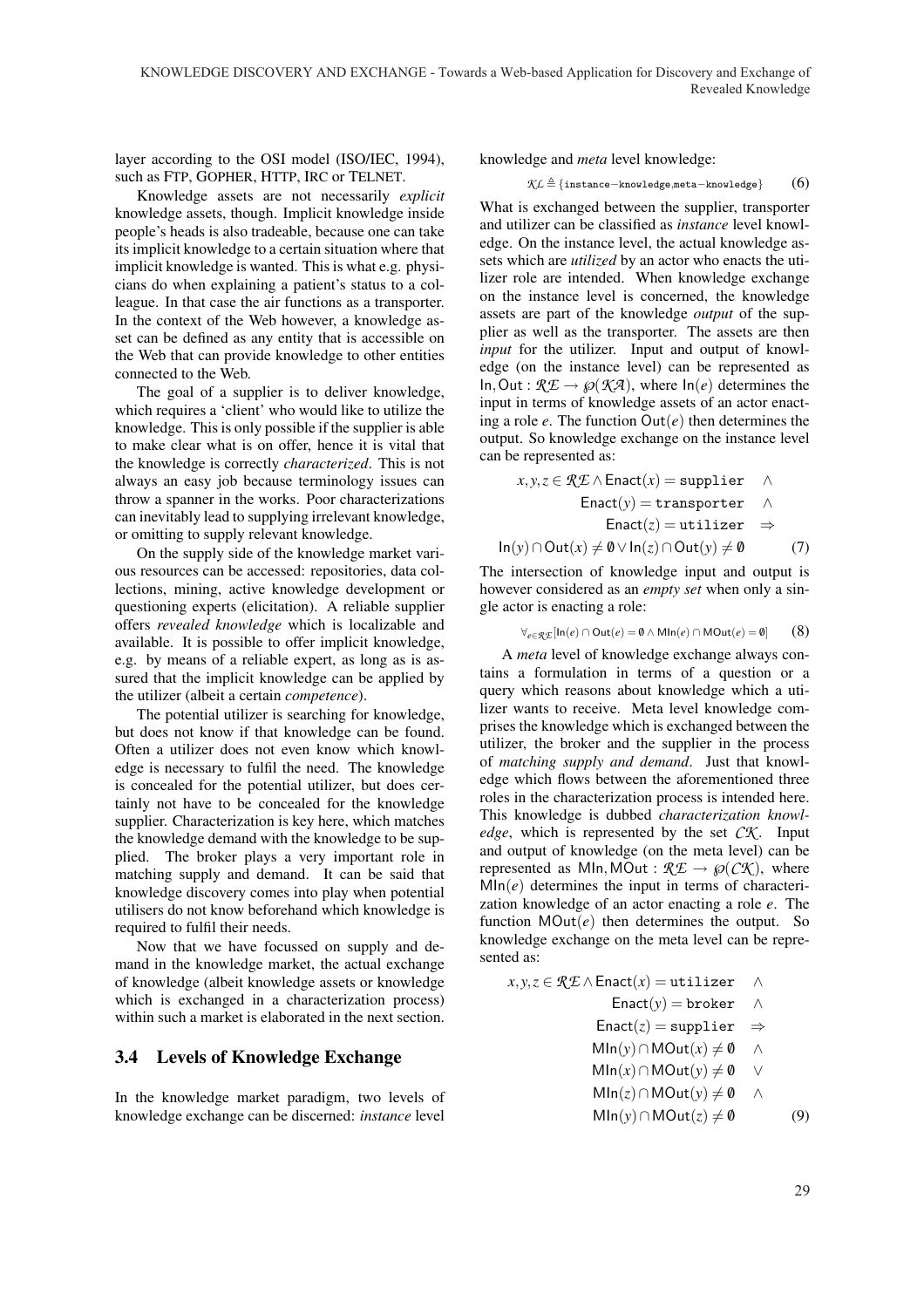In the following section, a scenario is described in which the knowledge market paradigm materializes as a whole.

## 3.5 A Knowledge Market Scenario in the Medical Domain

The knowledge market paradigm comes to life when it is illustrated by a practical problem from the medical domain. Assume that an assistant radiologist denoted by actor  $a_1$  requires knowledge about pneumonia when executing a knowledge intensive task. This task is referred to as *patient diagnosing* denoted by *t*<sup>1</sup> while enacting the role of *utilizer* denoted by *u*. Formally,  $e_1 = \langle a_1, u \rangle$  is an enactment such that  $Player(e_1) = a_1$  and  $Enact(e_1) = u$ . Also,  $i_1 = \langle e_1, t_1 \rangle$  is a task execution such that  $\text{Exec}(i_1) = e_1$ and  $Task(i_1) = t_1$ .

The assistant radiologist finds a senior radiologist denoted by *a*2. This actor plays the role of *broker* denoted by *b*. Let  $e_2 = \langle a_2, b \rangle$  be an enactment such that Player( $e_2$ ) =  $a_2$  and Enact( $e_2$ ) =  $b$ . Actor  $a_1$ explains his specific knowledge need expressed by  $Mln(e_2) ∩ MOut(e_1) \neq 0$ . To fulfil the task *assistant support* the senior radiologist probably asks some additional questions to understand what the assistant needs which is expressed by  $MIn(e_1) ∩ MOut(e_2) \neq$ 0/. The broker's task fulfilment can be formalized as follows:  $i_2 = \langle e_2, t_2 \rangle$  is a task execution such that  $\text{Exec}(i_2) = e_2$  and  $\text{Task}(i_2) = t_2$ .

After this initial conversation the senior radiologist decides to show an X-ray of human lungs to the assistant which he finds in a wiki (Wiki, 2006). The X-ray clearly shows symptoms of pneumonia in the lungs together with a textual explanation. Here, the Wikipedia Web site is an actor  $a_3$  which plays the role of knowledge supplier *s*. Formally,  $e_3 = \langle a_3, s \rangle$  is an enactment such that  $Player(e_3) = a_3$  and  $Enact(e_3) =$ *s*. The task *supplying radiology wiki* which is executed by *s* implies that  $i_3 = \langle e_3, t_3 \rangle$  is a task execution such that  $\text{Exec}(i_3) = e_3$  and  $\text{Task}(i_3) = t_3$ .

Characterization between the senior radiologist and Wikipedia can be illustrated by the events in which the senior radiologist searches for usable text and images until the returned results are sufficient to reduce the utilizer's knowledge need. This specific characterization process can be formalized as  $MIn(e_3) ∩ MOut(e_2) \neq 0 ∨ MIn(e_2) ∩ MOut(e_3) \neq 0.$ 

Eventually, the HTTP protocol (as part of the Internet in essence) is an actor  $a_4$  which enacts the role of knowledge transporter *p* and transports the assets to the utilizer. Hence, the task *transporting radiology wiki* is executed by the transporter. Therefore,  $e_4 = \langle a_4, p \rangle$  is an enactment such that Player( $e_4$ ) =  $a_4$  and Enact( $e_4$ ) = p. Also,  $i_4 = \langle e_4, t_4 \rangle$  is a task execution such that  $\text{Exec}(i_4) = e_4$  and  $\text{Task}(i_4) = t_4$ . The exchange of knowledge assets can be expressed by  $In(e_4) ∩ Out(e_3) \neq 0 ∨ In(e_1) ∩ Out(e_4) \neq 0.$ 

A wiki is an example of explicit knowledge. A typical situation of a knowledge market involving implicit knowledge can also be found in the medical domain. Assume that a physician working at the radiology department of a hospital has a relatively good overview of his colleagues' expertise. This physician functions as a broker in the knowledge market. Assume that a colleague has a question about tuberculosis symptoms so that he becomes a potential knowledge utilizer. The local knowledge broker can refer him to another physician who knows more about those symptoms. This colleague will then become a potential knowledge supplier. If the utilizer starts a conversation with the supplier the air which transports the sound of the words functions as a knowledge transporter. If e-mail is used to ask a question then the e-mail system will be the knowledge transporter.

In the next section the discovery and exchange of revealed knowledge is discussed, using a specialization of the knowledge market paradigm.

## 4 DISCOVERY AND EXCHANGE OF REVEALED KNOWLEDGE

Knowledge discovery of revealed knowledge is complementary to *information retrieval*. The *matching* and transportation of the data which carries this knowledge is a controllable technical issue if every party exactly knows which knowledge is required and offered. Information retrieval is related with the automated or manual search for revealed knowledge which is represented by an explicit characterization. It is certain that the requested data (the carrier of the sought knowledge) is not available if there is no match and the used information retrieval mechanism is properly constructed. However, one may still ponder if one has searched for the right knowledge. In other words: has the query correctly characterized the need for knowledge?

The knowledge discovery paradigm of figure 3 illustrates the matter mentioned above. This paradigm is based on the information discovery paradigm as found in (Proper, 1999). This paradigm is a specialization of the knowledge market paradigm, aimed at the discovery of revealed knowledge. Figure 3 shows a trajectory with the knowledge gap of a utilizer as starting point, or in other words the moment when someone experiences a knowledge gap and the necessity to fill that gap. This leads to a need for knowl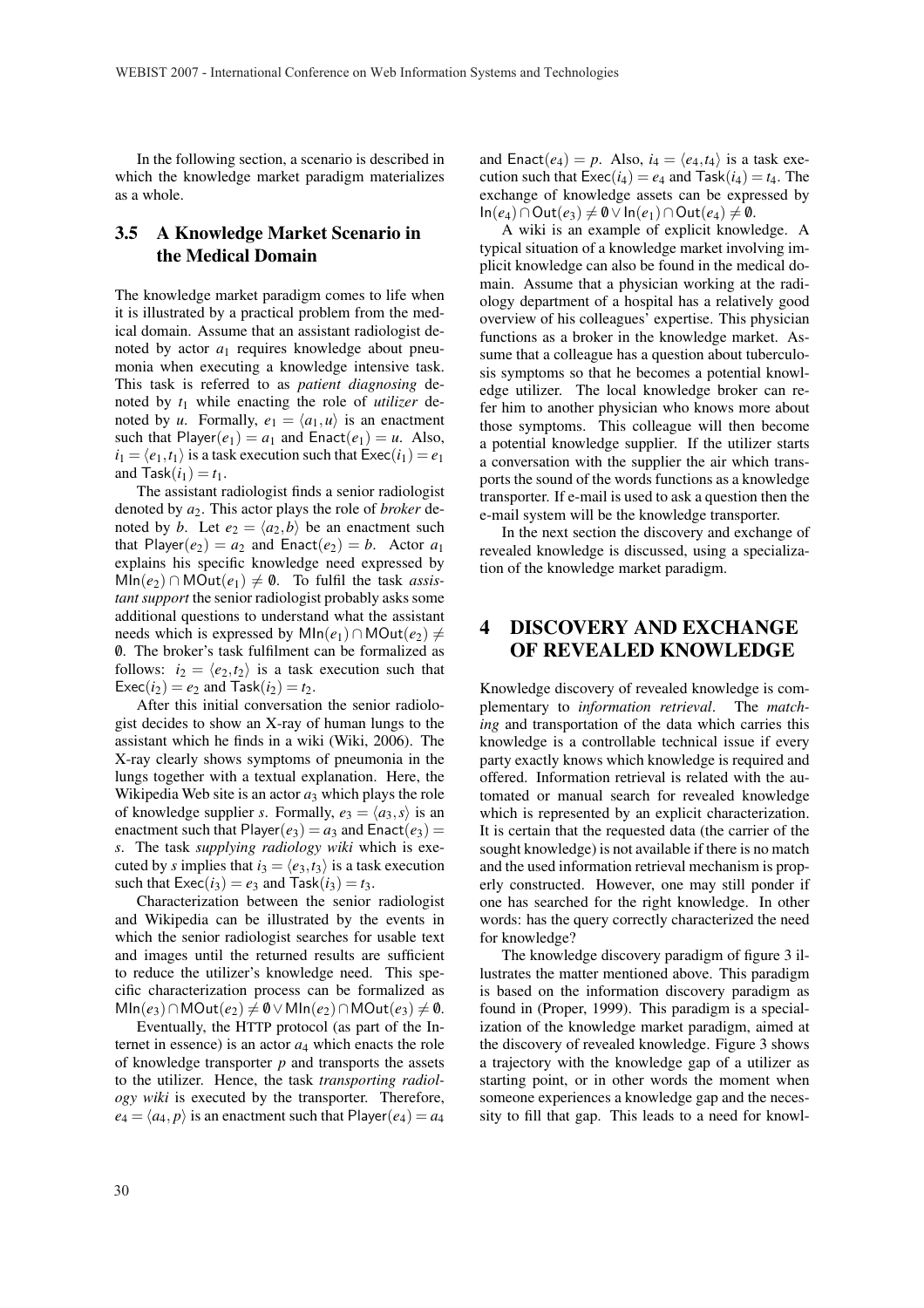KNOWLEDGE DISCOVERY AND EXCHANGE - Towards a Web-based Application for Discovery and Exchange of Revealed Knowledge



Figure 3: A knowledge discovery paradigm.

edge. It is assumed that a need for knowledge is influenced by what the utilizer already has received from the transporter in terms of assets. As introduced earlier by (Weide and Bommel, 2006), this can be modelled as a function:

$$
Need: \wp(\mathcal{K} \mathcal{A}) \times \mathcal{K} \mathcal{A} \mapsto [0,1] \tag{10}
$$

Need( $S$ , $a$ ) is interpreted as the residual need for knowledge asset *a* after the set *S* has been presented to the utilizer, where  $S \subseteq K\mathcal{A}$ . The set *S* can be interpreted as the personal knowledge of a utilizer (also called a knowledge profile) during the discovery and exchange of knowledge. No more knowledge is required by the utilizer if his need for knowledge deteriorates, which is denoted by  $\text{Need}(\mathcal{S}, a) = 0$ . To lessen a knowledge need the characterization of a knowledge gap is necessary. This comprises the formulation of a description of this knowledge need in terms of a question (which contains the description but which is not directed to someone), or a query (which communicates the question to a machine). In the knowledge discovery paradigm this is described as the *knowledge demand*. In the ideal case a knowledge demand is formulated by the utilizer and the broker. In a medical context this can be compared to a conversation between an assistant radiologist (who requires specific medical knowledge about a disease) and a senior radiologist. The broker can support the utilizer in formulating the knowledge demand which is a crucial step in knowledge discovery (of revealed knowledge).

The supplier and the deliverable knowledge assets are positioned opposite from the utilizer. Ideally, these assets are described by means of a cooperation between the supplier and the broker in terms of a characterization. The broker can assure that this characterization is also used by the utilizer of this knowledge while formulating their knowledge demand. The brokering activities which are carried out by the broker are in principle not different from an information retrieval process.

In order to have a graphical representation of the

definitions discussed in both the knowledge market and discovery paradigms, an object-role model is presented in figure 4. For details on object-role models, see e.g. (Halpin, 2001). Figure 4 depicts a special-



Figure 4: Object-role model of knowledge market and discovery paradigms.

ization relation between the subtypes *Characterization Knowledge* and *Knowledge Asset* and a supertype *Knowledge*. This implies that characterization knowledge and each knowledge asset is, of course, knowledge. For proper specialization, it is required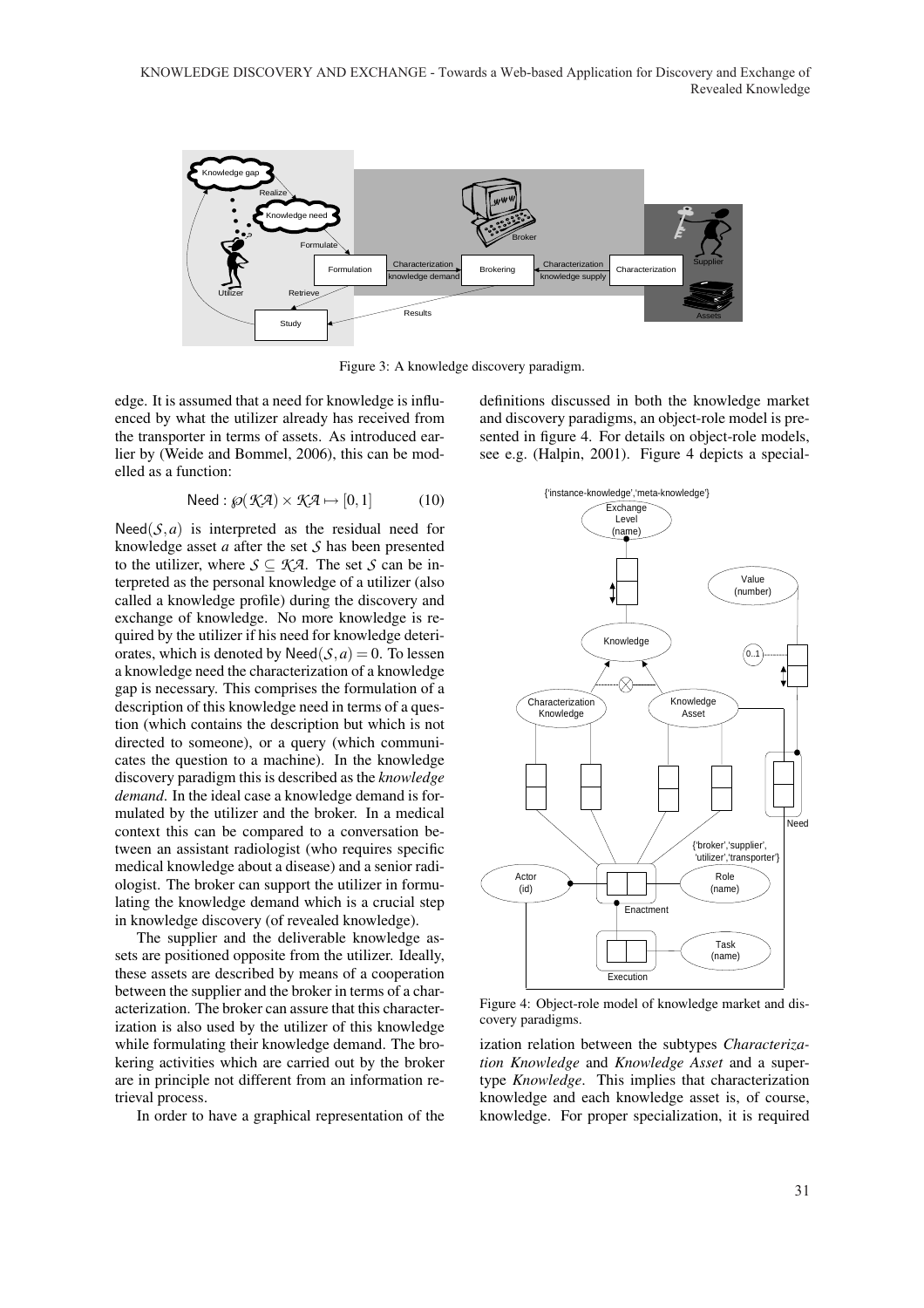that subtypes are defined in terms of one or more of their supertypes. Such a decision criterion is referred to as a *subtype defining rule*. In figure 4 the subtype defining rule for *Characterization Knowledge* is:

CharacterizationKnowledge = Knowledge has ExchangeLevel: 'meta-knowledge'

The subtype defining rule for *Knowledge Asset* is:

KnowledgeAsset = Knowledge has ExchangeLevel: 'instance-knowledge'

The language used in the definitions of the subtype defining rules is described in e.g. (Hofstede et al., 1993).

Thus far we have focussed on a knowledge market paradigm, a scenario of a knowledge market in practice and a knowledge discovery paradigm. In the next section a provisional Web-based application is introduced to deliver support for activities within those paradigms.

# 5 **DEXAR**: A WEB-BASED APPLICATION FOR DISCOVERY AND EXCHANGE OF REVEALED KNOWLEDGE

In this section we discuss a way of support for brokering and transporting activities as mentioned in the knowledge market paradigm and partly in the knowledge discovery paradigm, in the form of a provisional Web-based application referred to as DEXAR : *Discovery and eXchange of Revealed knowledge*. Furthermore, we introduce an initial user interface for this application which illustrates interaction between a physician and the application.

The DEXAR application implements a support mechanism so that it keeps track of a utilizer's knowledge profile by collecting a utilizer's knowledge questions together with the knowledge supplied. Feedback of the utilizer to DEXAR creates insight in a utilizer's knowledge need. When a potential utilizer wishes to acquire knowledge he can start to interact with DEXAR . Assume that John Doe is an assistant radiologist who would like to know more about pneumonia while studying at home. John opens his Web browser and starts a conversation with DEXAR , which is shown in figure 5. This is in principle a characterization process in which the application tries to characterize the knowledge demand. After this conversation, the broker application finds an image and text on the Web which might be relevant for John Doe. Figure 6 shows how the application presents part of the results to John. To determine if John still requires additional



Figure 5: Conversation with DEXAR .



Figure 6: Retrieving knowledge assets with DEXAR .

knowledge, which is the case if  $\text{Need}(\mathcal{S},x) > 0$ , a feedback screen is shown which is depicted in figure 7. John's final input in the conversation on the screen of figure 7 indicates that  $\text{Need}(\mathcal{S}, x) = 0$ . John Doe can view his knowledge profile which is shown in figure 8. A history is generated showing John Doe's requests for knowledge and the results provided by DEXAR . Underlined words such as the word 'image' represent hyperlinks to the underlying Web pages. So clicking on the word 'image' retrieves that image from the Web. Furthermore, a *lattice* is constructed containing the terms which the application has distilled from conversations with the user. The user may browse through the lattice to learn about previously recorded knowledge and to gain insight in the user's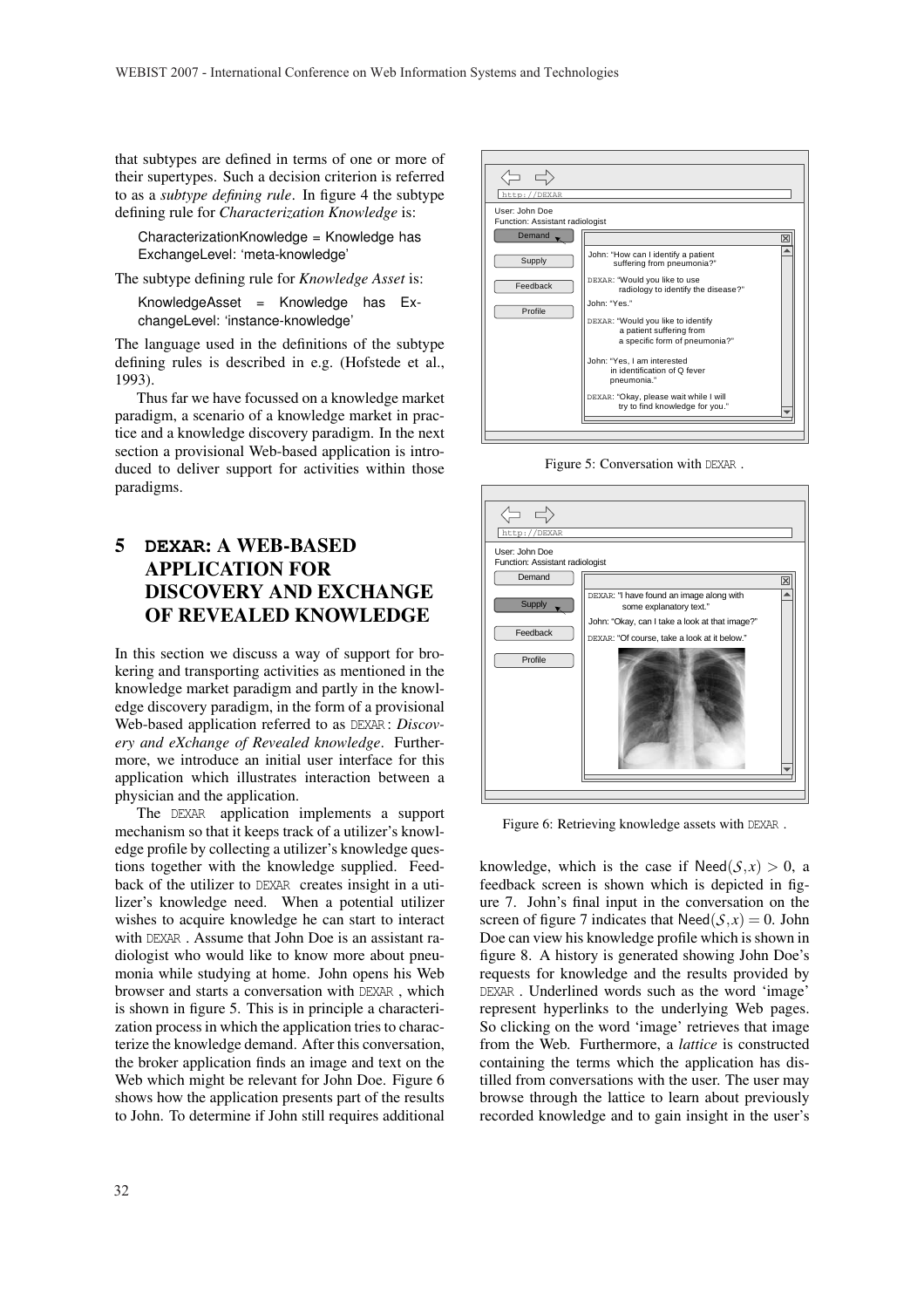

Figure 7: Feedback process in DEXAR .



Figure 8: Showing a (partial) knowledge profile.

own profile as a whole. In figure 8, John Doe's knowledge profile is only partially displayed as a lattice. The lattice in DEXAR is constructed by using index expressions as can be found in e.g. (Bruza, 1990). Index expressions have the following syntax:

| ldxExpr                        | $\rightarrow$ Term{Connector IdxExpr}* |  |
|--------------------------------|----------------------------------------|--|
| Term                           | $\rightarrow$ String                   |  |
| Connector $\rightarrow$ String |                                        |  |

The lattice shown in figure 8 resembles a partially displayed power index expression. A power index expression is the set of all index expressions, including the empty index expression and the most meaningful index expression. An example of an index expression is (identification of a patient) with (Q fever pneumonia). Simply put, (power)index expressions are used by DEXAR as a representation for a knowledge profile.

Searching through a user's own knowledge profile can be implemented by using *Query by Navigation* as is described in e.g. (Grootjen, 2000). At first, the user may provide the application with an index expression (in its shortest form this is a single Term). Once the user is done specifying such a query the application 'knows' which knowledge discovery history (which is coupled to the index expression) can be shown together with hyperlinks to relevant resources on the Web.

Now that theoretical models and a possible way of support for discovery and exchange of revealed knowledge has been discussed, it is appropriate to compare our approach with other approaches in the field. The next section therefore deals with this matter.

### 6 DISCUSSION

When studying the literature on theory and applications in the area of knowledge discovery and exchange, it is obvious that knowledge discovery, whatever the reason, is often equalled to data mining. Consider for example (Roddick et al., 2003). When compared with the specific distinction made in figure 1, this means that when equalling knowledge discovery with data mining one is focussing on *explicit & concealed knowledge*. We believe that when discussing the status and the type of knowledge one has more comprehension of what can be discovered and exchanged than when solely understanding discovery of knowledge to be data mining. Using the frame of thought as depicted in figure 1 one can probably focus more easily on the discovery of one or more of the knowledge types shown in the four quadrants.

In (Desouza and Awazu, 2003) an *internal knowledge market* is defined as a collection of buyers and sellers who interact to determine the price of a product or a set of products. The main components of an internal knowledge market are: the players (buyers and sellers), rules (governance of interactions), and space (area where buyers and sellers collect). Compared to the knowledge market paradigm discussed in this paper, the *buyers* and *sellers* are in accordance with the utilizer and the supplier roles respectively. However, there are no components that can be compared to the transporter and the broker roles. To be able to focus on the exchange of knowledge within a knowledge market (which is an evident part of the research reported in this paper) analysis of the interaction aimed at delivery and broadcasting of knowledge between buyers and sellers is necessary. An advantage of our model is that those interactions are made clearer by the introduction of additional roles and characterization knowledge and knowledge assets. In our view, a *space* component is not actually a *component* of a